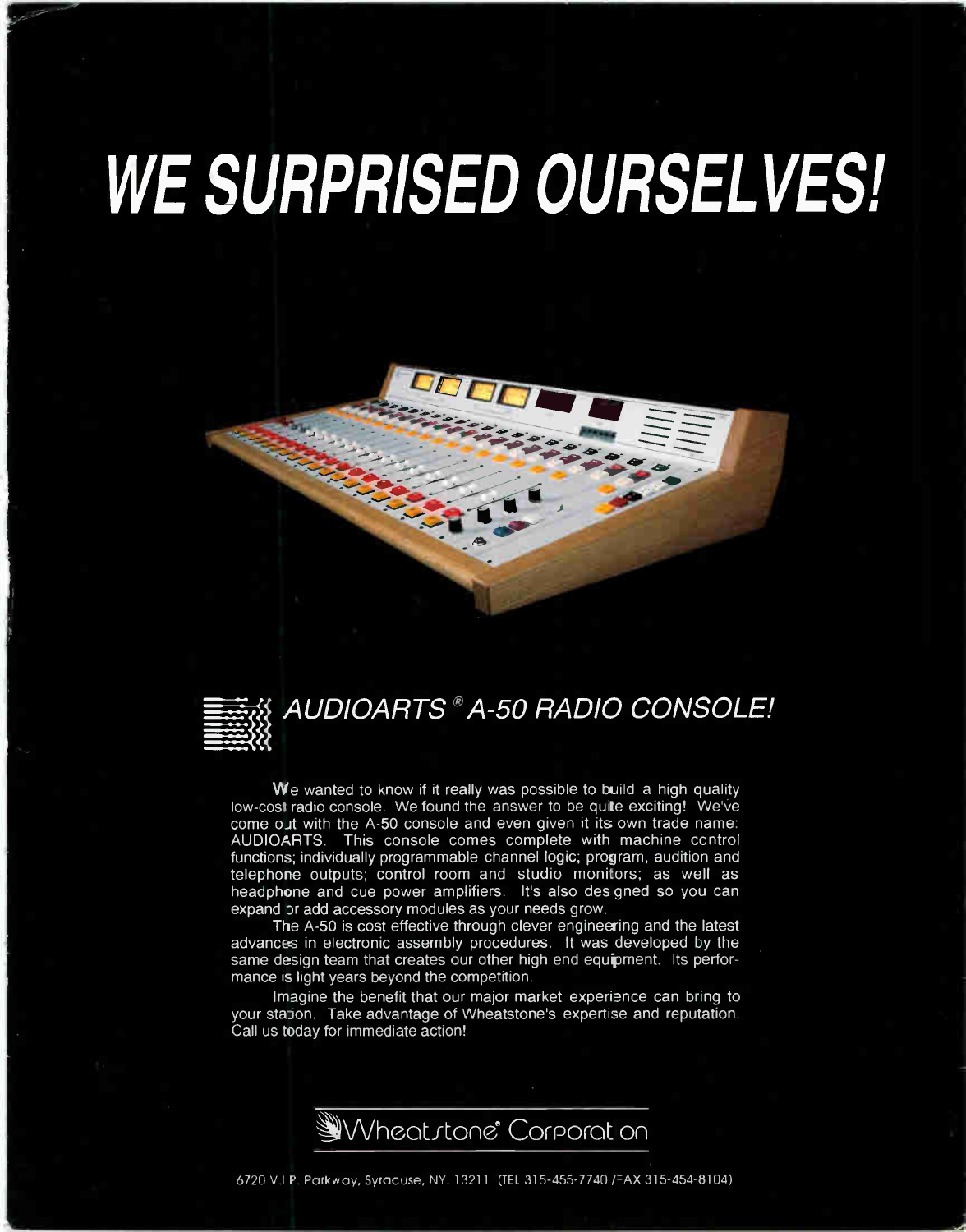#### IN-50 INPUT MODULE

A/B SOURCE SWITCH (w/LED indicator) selects between two electronically balanced inputs.

ASSIGN switches (w/LED indicators) route channel to Program, Audition or Telephone buses.

CUE SWITCH (w/LED indicator) sends pre-fader signal to CR module. Console may be programmed to automatically interrupt control room left monitor or headphone circuit. Depressing the cue switch activates the signal; signal is deactivated either repressing the cue switch or is automatically released when the channel ON button is depressed.

FADER - A long-throw 104mm Penny & Giles precision conductive plastic fader is provided to assure the absolute maximum of reliability. Color-coded knobs are also an available option.

ON/OFF SWITCHES - These illuminated heavy duty switches are rated for a test contact life of over two million operations; putting reliability where it counts. The ON switch when depressed turns the channel signal on and can also start the cart machine or CD player, and be programmed to mute control room or studio speakers, as well as automatically restart the elapsed time timer. The OFF switch will turn off the module as well as external machines. External machines can also remotely command the module's ON or OFF status. The module also provides either for a local (module-controlled) OFF lamp or a CART READY function where a cart machine provides appropriate flashing and illuminating commands.

PROGRAMMABLE FUNCTIONS are activated from the module's channel ON button and may be preset via a dipswitch to mute control room or studio and restart countdown timer, activate on-air relay.

EXTERNAL CONTROL of the module's On, Off, Cough, TB, and machine ready are possible from a remote location such as cart machine, CD player or talent mic control panel (when mic preamplifier submodule is utilized).

TALLY signals of ON/OFF status are provided to the remote locations such as talent mic control panels.

GAIN TRIM - An internal gain trim potentiometer provides a 15dB control range, assuring compatibility with high level machines such as carts, or low level machines such as cassette players.

INSERT POINT - When mic preamplifier submodule is utilized with the channel, signal may be routed to external mic processing equipment, such as EQ and compression.

#### CR-50 CONTROL ROOM MODULE

SOURCE SELECTION - This bank of illuminated switches is used to determine signal to be monitored in the control room. Choices include the three buses (PGM, AUD, TEL) or EXT (electronically balanced external input; used for signals such as air, or may be wired to the line preselector located in the meterbridge).

CUE - This control determines the volume of the internal cue speaker mounted in the meterbridge. Additionally, cue signal may be routed by means of convenient dipswitch to feed an interrupt to the control room left or right (or both) speaker, or to the headphone circuit. This cue signal is automatically activated when an input CUE switch is depressed.

STUDIO level control determines control room monitor level. An electronically balanced output is provided to assure a hum and noise free signal is delivered to the studio monitor power amplifier.

HDPN level control drives a built-in headphone amplifier. This powerful headphone amplifier will satisfy all but the most demanding DJs, and eliminates the need for a separate external amplifier. The headphone signal is also available on an I/O port for interface to external power amp if desired. This port can also be used to feed signal to a guest headphone set.

CR level control determines control room monitor level. CR output is electronically balanced to allow interference-free feed to power amp.

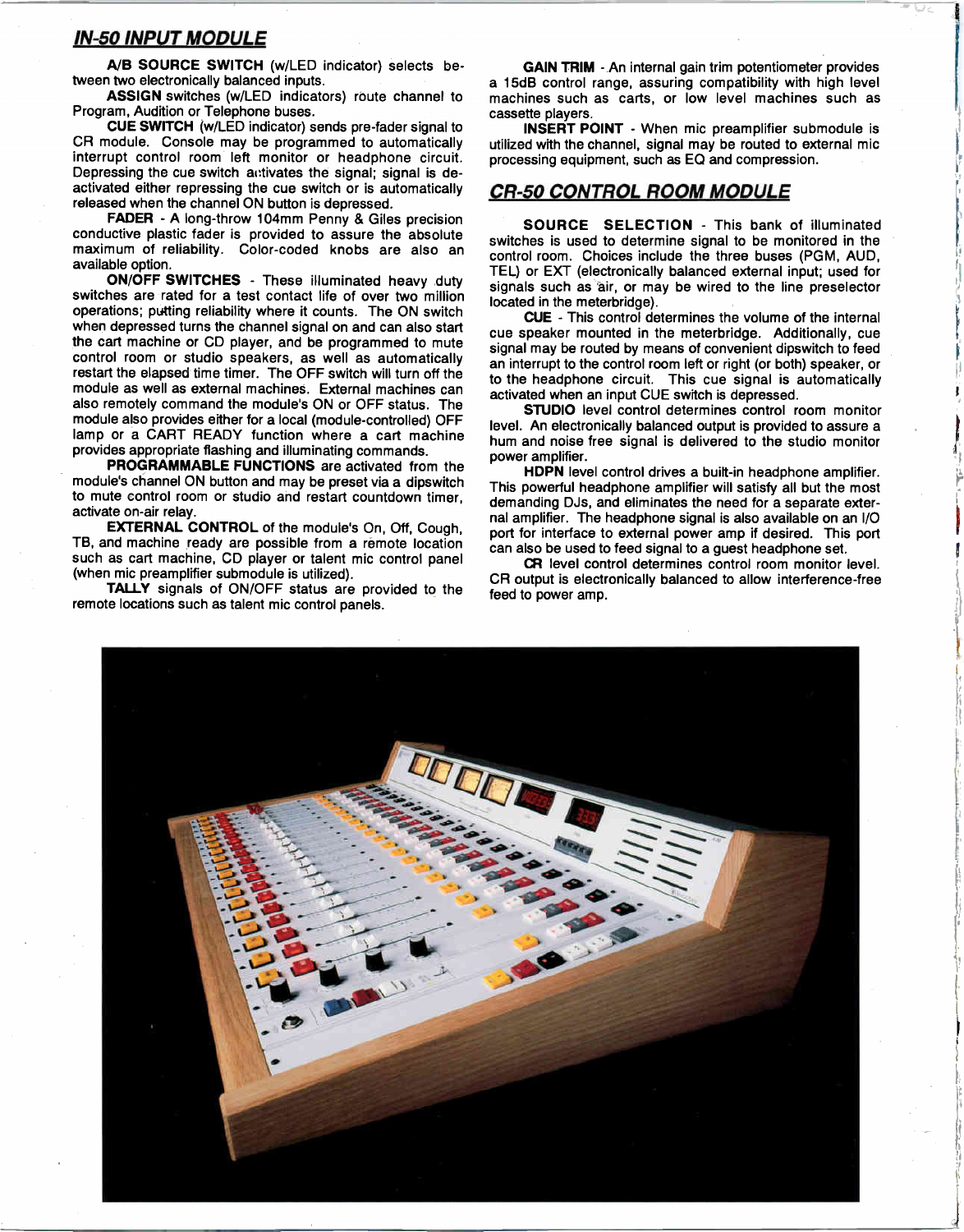

CONTROL ROOM MUTE - CR mic module is dipswitch selected to mute control room when CR mic is ON. This mute function prevents control room feedback when monitor speakers are utilized.

PROGRAMMABLE FUNCTIONS - Cue may be programmed to interrupt HDPN or CR monitor. HDPN interrupt receives cue signal. CR interrupt provides a split feed with PGM on left and CUE on right. Interrupts are dipswitch selectable.

ON-AIR TALLY - An on-air tally relay is also provided and is activated whenever any of the control room microphones are energized.

#### **SC-50 STUDIO CONTROL MODULE**

SOURCE SELECTION - This bank of illuminated switches is used to determine signal to be monitored in the studio. Choices include the three buses (PGM, AUD, TEL) or EXT (electronically balanced external input; used for signals such as air, or may be wired to the line preselector located in the meterbridge)

TALKBACK BUTTON - Momentary button feeds announcer mic to studio output. The talkback signal is also available on a console I/O port for interface to a discrete talkback speaker if so desired. Since the TB signal is internally routed from a prefader point on the announcer's mic channel, the TB button operates independently of announcer mic channel ON/OFF status.

OUTPUT - Studio output is electronically balanced and capable of +27dB levels to assure maximum interference rejection, plenty of headroom, and compatibility with power amplifier balanced input ports.

STUDIO MUTE - Studio mic module is dipswitch selected to mute studio when studio mic is ON. This mute function prevents announce booth feedback when monitor speakers are utilized

TIMER control is provided by three switches, or may be set to restart, which will cause the timer to reset to zero and immediately begin counting upon activation of any pre-programmed input channel, thus greatly simplifying announcer workload and improving performance.

#### **OUTPUT**

PROGRAM, AUDITION, and TELEPHONE outputs are electronically balanced. Easily accessible internally mounted trimpots are provided for easy calibration and stereo balance.

TELEPHONE - The telephone output is provided<br>to feed signal to caller hybrid for easy talkshow applications. It can also be used for a remote scimmer feed. Like the PGM and AUD outputs, this signal is also electronically balanced to assure compatibility and noise free performance.

**INSERT POINTS** are provided in PGM and AUD channels for station processing, such as EQ or compression.

#### **TAPE REMOTE MODULES**

An optional tape remote module is available in two versions: Full Function (FF-1, with full control of one machine) and Start/Stop (SS-3, three pairs of buttons for start/stop control of three different machines). All buttons have LED indicators.

#### **LINE PRESELECTOR**

This optional module provides a switchbank of six balanced stereo inputs switching to one stereo output. The output may be fed to any line input module as well as the control room or studio external input port to increase input source capacity